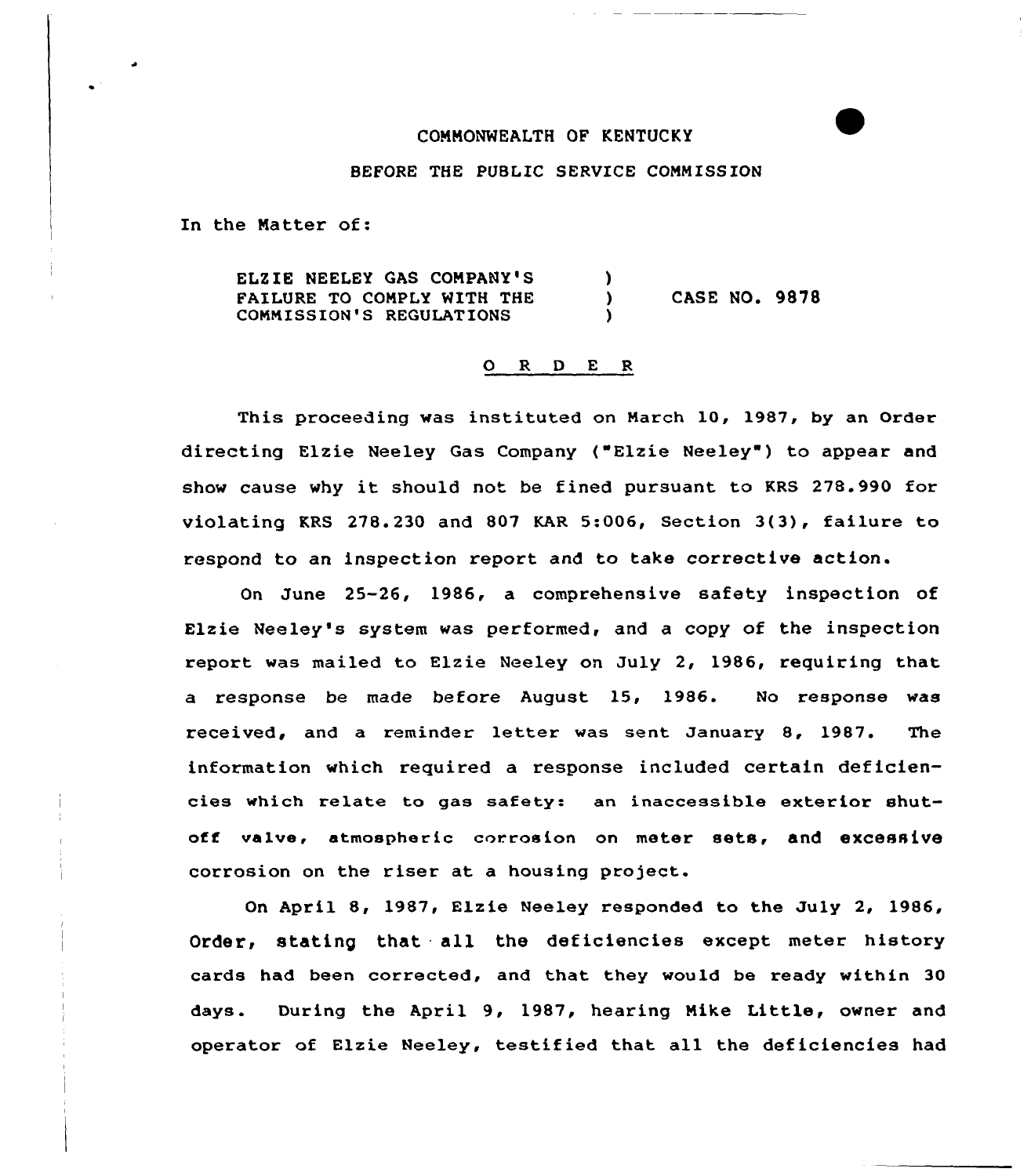been corrected, and that his response to the inspection report had been late because he was waiting ". . .until I got the system finished (so) I could answer all of these recommendations and be done with it."<sup>1</sup> He promised in the future to provide periodic updates regarding work completed or in progress required as the result of an inspection.

The Commission notes that more than 7 months elapsed before Mr. Little responded to the July 2, 1986, inspection report. Timely response to a safety inspection and Commission Order is necessary to determine what corrective action has been taken, or when the corrective action is scheduled, and if any follow-up action is necessary. <sup>A</sup> timely response also demonstrates a good faith effort on the operator's part to comply with the regulations. In this instance Mr. Little made no effort to advise the Commission of the status of compliance, nor did he request an extension of time. The Commission conducted a follow-up inspection on November ll, 1986, to determine the degree of compliance regarding the deficiencies noted in the June 1986 inspection.

Given Mr. Little's experience in operating Elzie Neeley and two other gas utilities )urisdictional to the Commission, Mr. Little should be familiar with the Commission's rules and regulations. The Commission concludes that there is no legitimate excuse for the lengthy delay in responding to the inspection report. Therefore, the Commission is of the opinion that a fine

<sup>1</sup> Transcript of Evidence, April 9, 1987, page 6.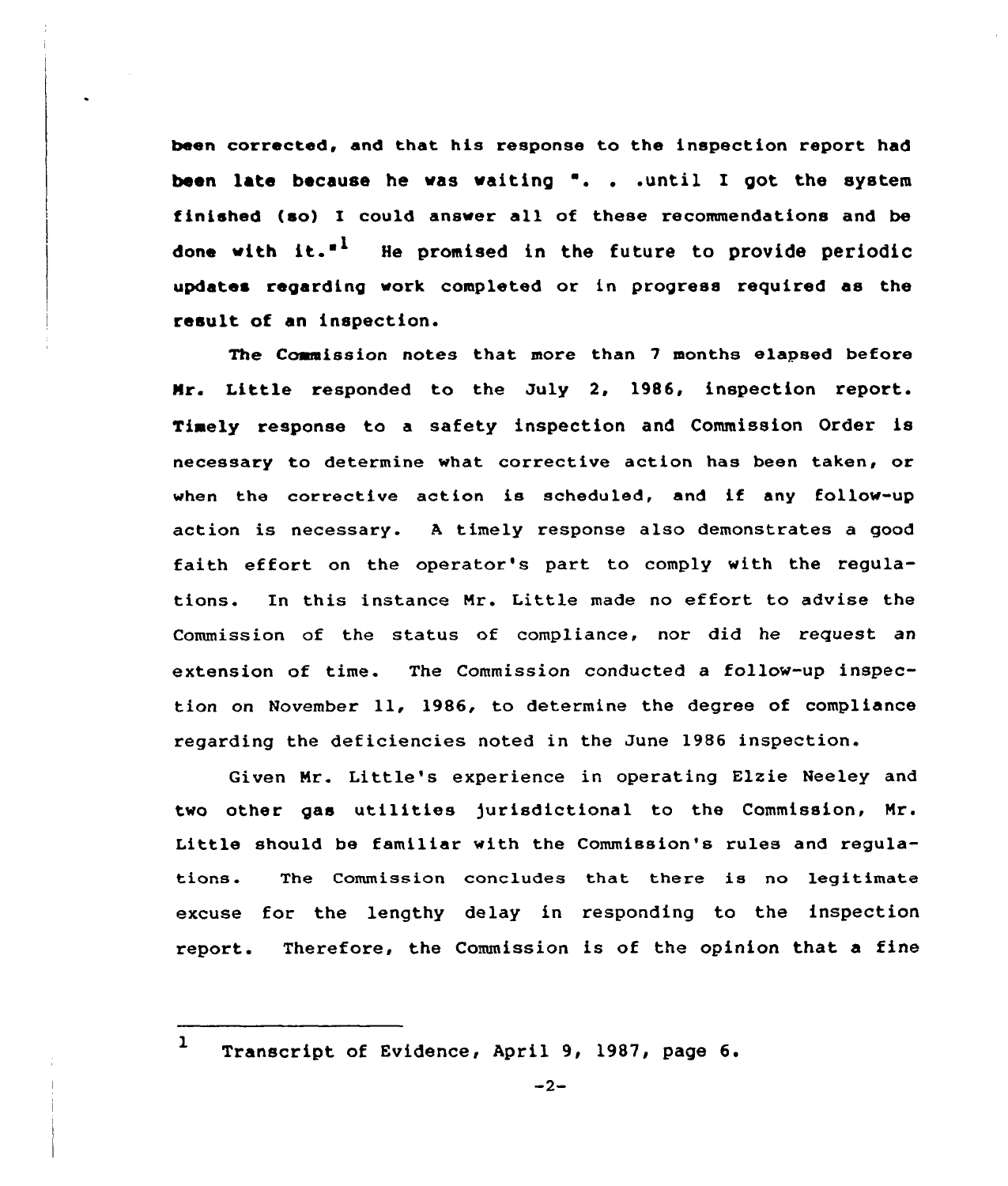should be assessed against Elzie Neeley for its failure to respond to a Commission Order.

After reviewing the record and being advised, the Commission is of the opinion and hereby finds that:

1. Mr. Little, as owner and operator of Elzie Neeley, was directed to respond before August 15, 1986, to an inspection report dated July 2, 1986. With no response, a reminder letter was sent January 8, 1987.

2. <sup>A</sup> response to the inspection report was filed by Mr. Little on April 8, 1987, more than <sup>7</sup> months beyond the response time required.

3. The information in the inspection report which required a response included certain deficiencies which relate to the safe operation of <sup>a</sup> gas utility. Only through its own initiative on November ll, 1986, was the Commission able to determine that any corrections had been made to these deficiencies.

4. Nr. Little has agreed to respond to inspection reports in the future and, when necessary, provide periodic updates regarding the status of deficiencies corrected.

5. Pursuant to KRS 278.990, Elzie Neeley should be assessed <sup>a</sup> fine for its failure to respond to the inspection report in <sup>a</sup> timely manner.

6. Within 30 days of the date cf this Order, Elzie Neeley should issue a check to the Commission in the amount of \$700

 $-3-$